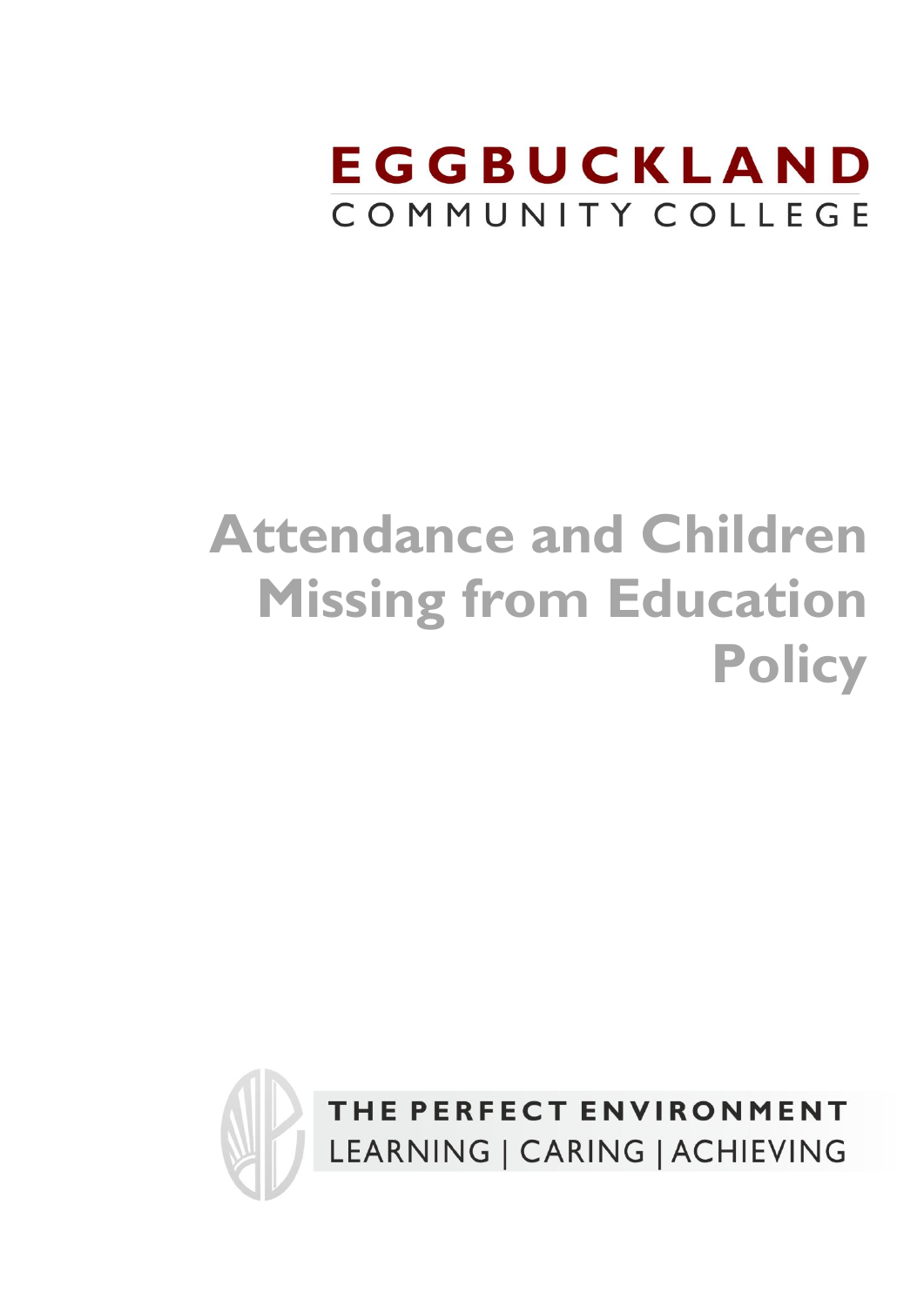| <b>Eggbuckland Community College</b> |                                                |  |
|--------------------------------------|------------------------------------------------|--|
| <b>Policy:</b>                       | Attendance and Children Missing from Education |  |
| <b>Author:</b>                       | Voirrey Kinrade                                |  |
| <b>Considered by Committee:</b>      | <b>Curriculum and Pastoral</b>                 |  |
| <b>Date Adopted:</b>                 | September 2021                                 |  |
| <b>Next Review:</b>                  | <b>July 2022</b>                               |  |

## **This policy is in line with:**

- Sections 175 and 157 of the Education Act
- The Disability Discrimination Act
- Equality Act
- Working together to Safeguard Children
- Keeping Children Safe in Education
- Children Missing Education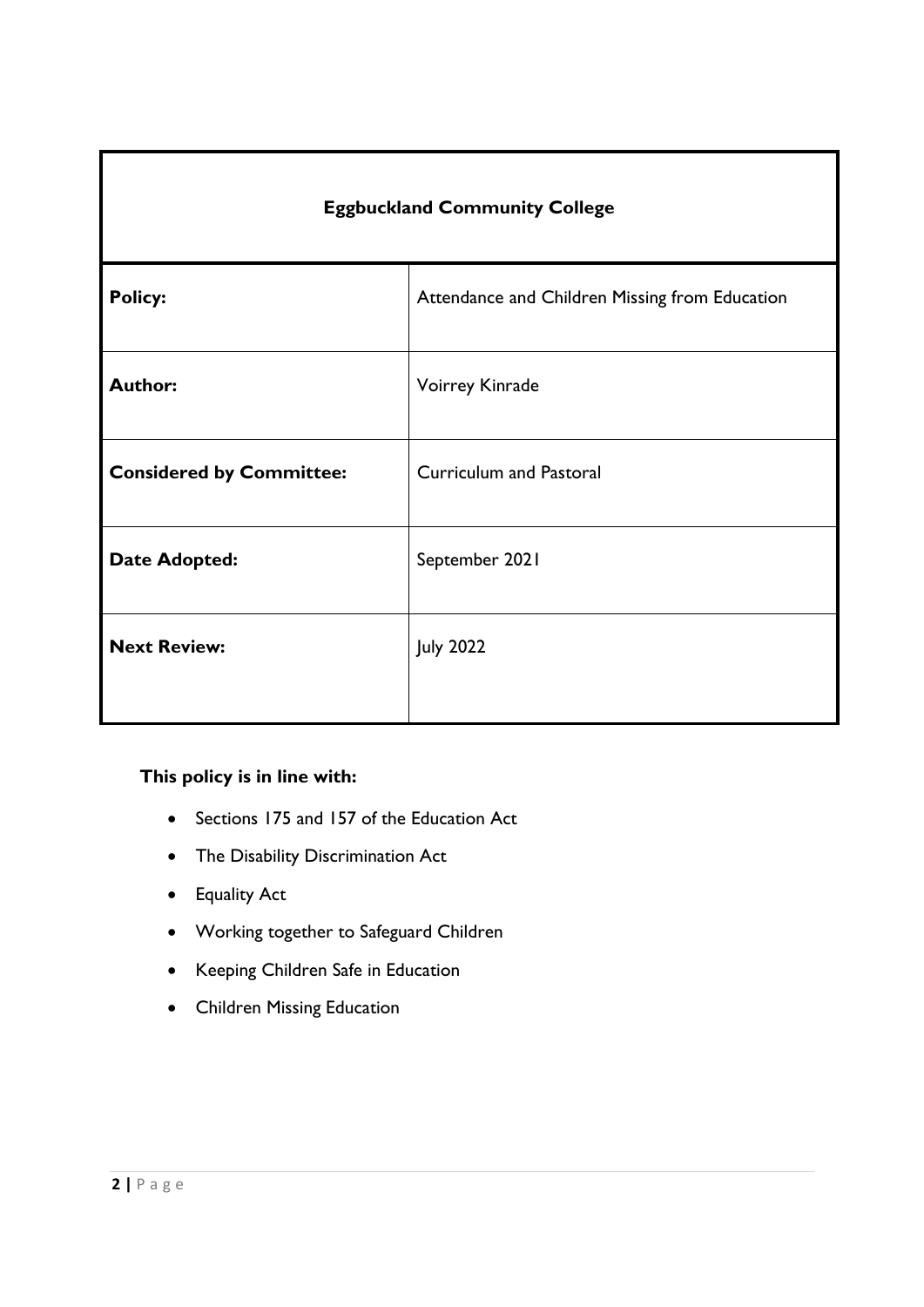## **Attendance and Children Missing from Education Policy**

## **Introduction**

Eggbuckland Community College wants all students to take full advantage of the educational opportunities available to them and recognises that excellent levels of attendance and punctuality can support students to achieve their full potential.

#### **Intent**

- To build resilience so that all students can attend and participate fully in the broad and challenging curriculum on offer.
- Equip students with the skills needed for both academic and personal success.

This is achieved through:

- Encouraging and assisting all students to achieve excellent levels of attendance and punctuality.
- Working together with parents or carers in order to ensure the achievement of high levels of attendance and punctuality for all students.
- Maximising student attendance and reduce persistent absentees in line with the Local Authority Targets.

## **The College will:**

- Expect students to attend College regularly and to arrive on time in a fit condition to learn.
- Encourage good attendance and will investigate all unexplained absences.
- Staff will set a good example in matters of attendance and punctuality and will promptly report or investigate all absences and lateness.
- Inform parents or carers that day if their child is not present in lessons.
- Work closely with parents/carers and relevant external agencies, should there be attendance or punctuality concerns.

#### **Students will:**

- Be independent and organised with their commute to college.
- Ensure that they attend College regularly and on time.
- Attend all lessons punctually.
- Not leave the College site or their lessons without permission.
- Have individual records of attendance/punctuality acknowledged by the College.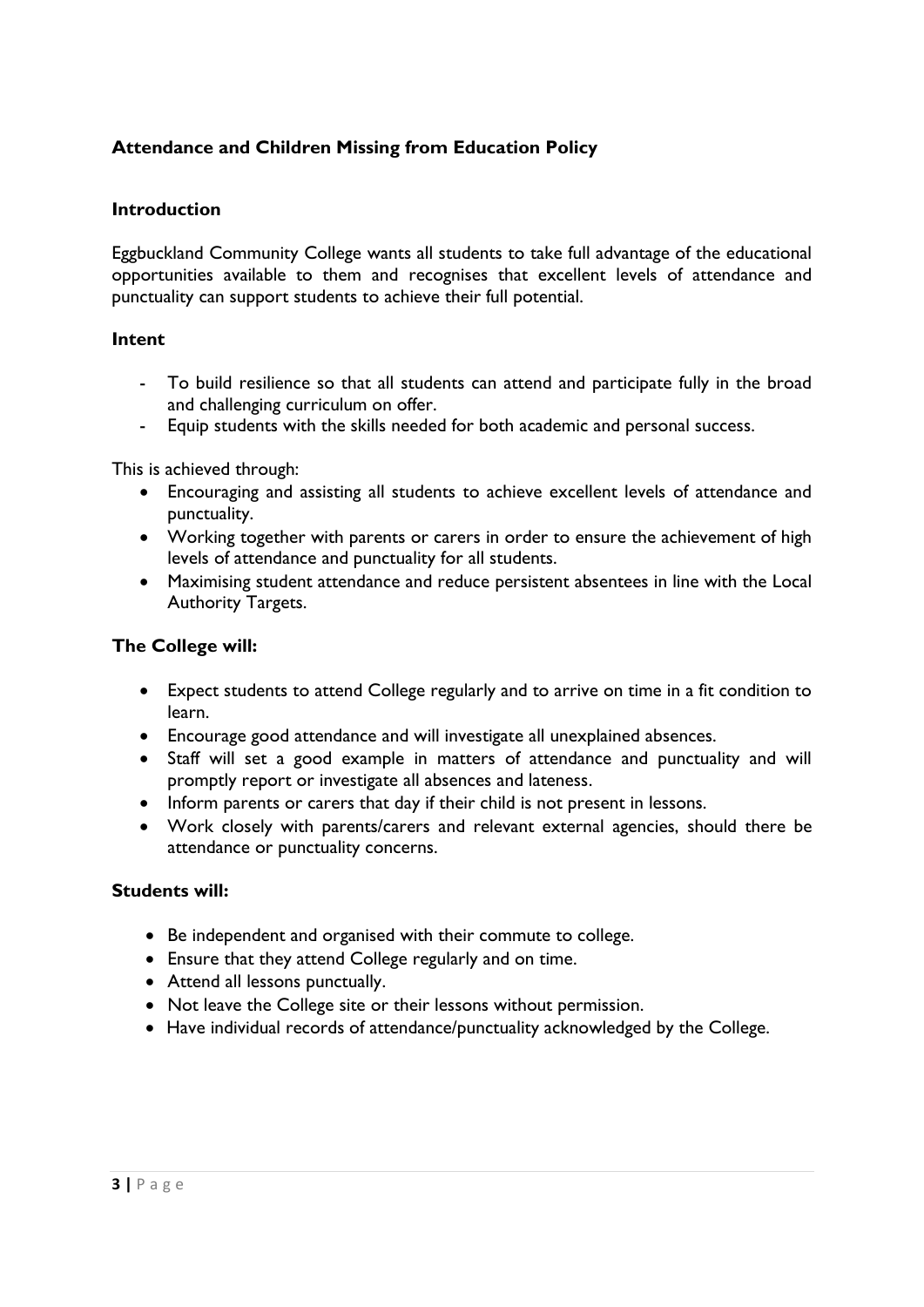## **Parents/Carers are:**

- Legally responsible for ensuring their child's regular and punctual attendance to College.
- Responsible for ensuring that their child attends College regularly, punctually, in College Uniform and equipped to learn.
- Responsible for immediately informing the College of the reason for an absence by phone call or email (to srees@eggbuckland.com) on the first morning of any absence.
- Asked to avoid arranging family holidays during term time as holidays will not be authorised.
- Kept informed of their child's attendance/punctuality record though the reporting systems in place in College (Interim Assessment Trackers, Class Charts App).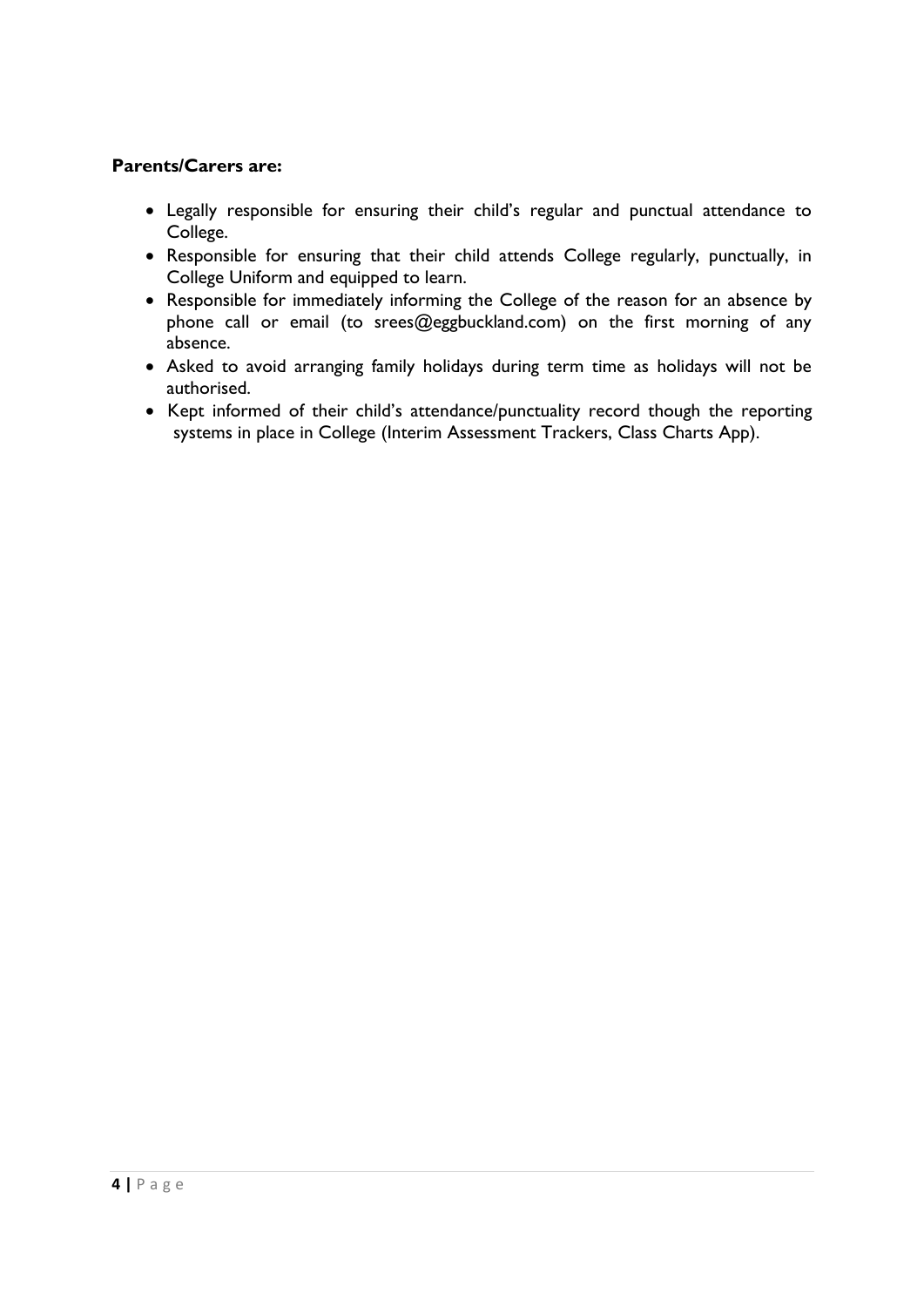## **Registration (including Punctuality)**

## **AM/PM Registration (including Punctuality)**

- *Registration is a legal requirement and creates an orderly start to the College day.*
- The AM registration is open during lesson one (8.40am to 9.00am).
- The PM registration is gained from the register taken during period 4 (12.25 -1.25).
- It is essential that the register is taken during this time. Students arriving after the first ten minutes should be recorded as late.

## **Procedures**

- All staff will take a register in each lesson.
- Students are required to be registered by the tutor or teacher during the first ten minutes of each lesson during the Low Stakes Test (if appropriate).
- If a student arrives to the lesson late, the register should be updated by the teacher.
- Should a student arrive late to a lesson then they should be marked as L in the register and the number of minutes late recorded.
- It is the responsibility of the classroom teacher to makes sure that registers are correctly recorded.

## **Collection of Attendance Data**

The following data will be collected and analysed in order to assess performance and trends:

Daily:

- Students who are absent those with no known reason will receive parental/carer contact.
- Students who are late to College or lesson/s.

#### Weekly:

- whole College attendance rates
- numbers and proportion of persistent absentee students
- rates of unauthorised absence
- attendance/absence rates for all Year Groups and vulnerable groups
- Absence and punctuality data analysed by Year Leaders in order to identify tends and patterns.
- Discussions held with Tutors over strategic absence and punctuality interventions.

Monthly:

- Student-level attendance data will be analysed in order to identify persistent absentees and those students at risk of becoming persistent absentees.
- attendance data will be used to set a range of attendance targets for the whole College, for identified cohorts and for individual students.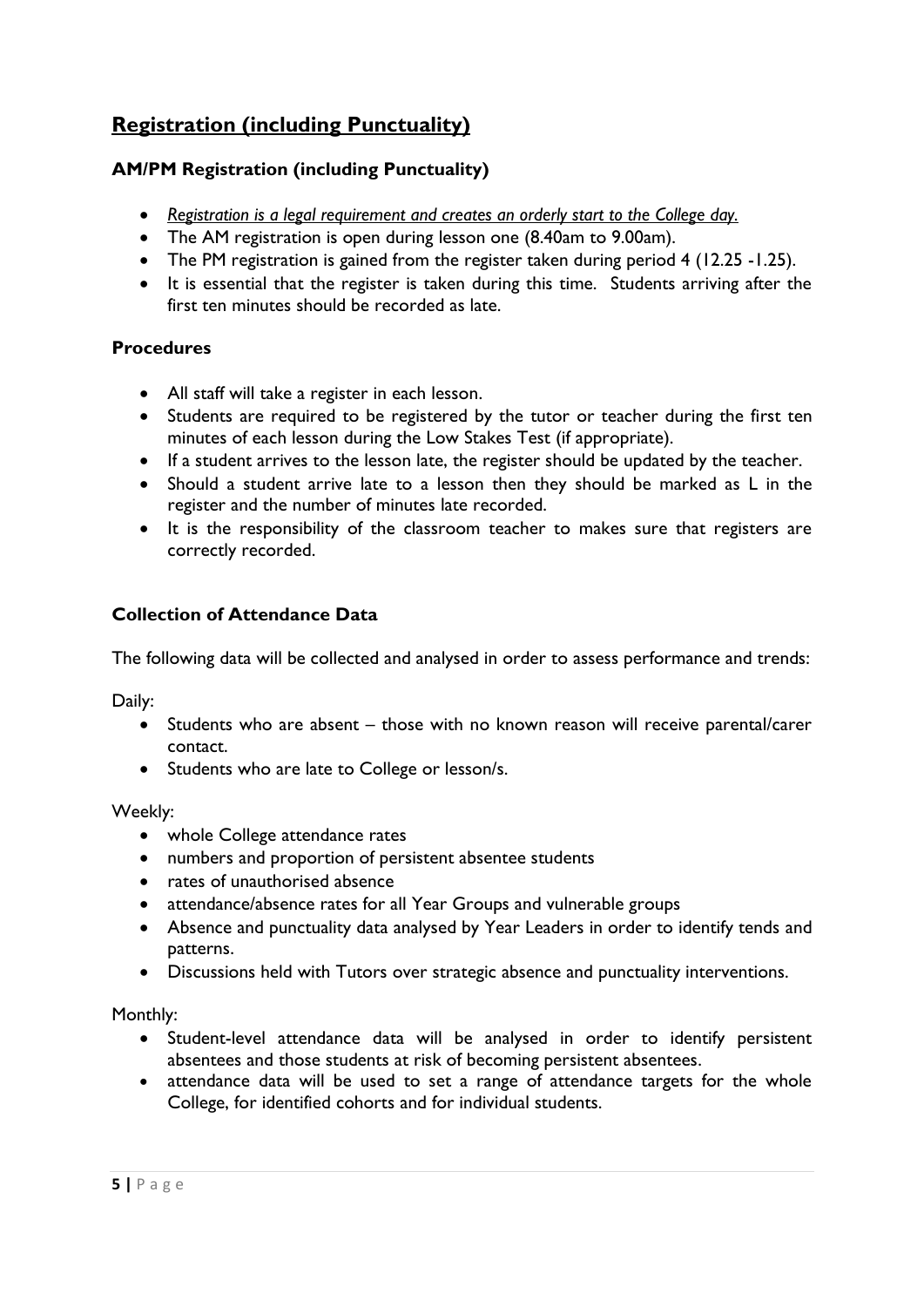## **Attendance Codes**

Staff who are updating a student's attendance code should use the mandatory DfE Codes – see below: 1

| <b>CODE</b>             | <b>DESCRIPTION</b>                                                        | <b>MEANING</b>                                  |
|-------------------------|---------------------------------------------------------------------------|-------------------------------------------------|
|                         | Present (AM)                                                              | Present                                         |
|                         | Present (PM)                                                              | Present                                         |
| в                       | Educated off site (NOT Dual registration)                                 | Approved Education Activity (present)           |
| С                       | Other Authorised Circumstances (not covered by another                    | Authorised absence                              |
|                         | appropriate code/description)                                             | (absent)                                        |
| D                       | Dual<br>registration<br>student<br>attending<br>(i.e.<br>other            | <b>Approved Education Activity</b>              |
|                         | establishment)                                                            | (present)                                       |
| Е                       | Excluded (no alternative provision made)                                  | Authorised absence                              |
|                         |                                                                           | (absent)                                        |
| G                       | Family holiday (NOT agreed or days in excess of agreement                 | Unauthorised absence                            |
|                         |                                                                           | (absent)                                        |
| L                       | Illness (NOT medical or dental etc. appointments)                         | Authorised absence                              |
|                         |                                                                           | (absent)                                        |
| J                       | Interview                                                                 | <b>Approved Education Activity</b>              |
|                         |                                                                           | (present)                                       |
| L                       | Late (before registers closed)                                            | Present                                         |
| M                       | Medical/Dental appointments                                               | Authorised absence                              |
|                         |                                                                           | (absent)                                        |
| N                       | No reason yet provided for absence                                        | Unauthorised absence                            |
|                         |                                                                           | (absent)                                        |
| O                       | Unauthorised absence (not covered by<br>other<br>any<br>code/description) | Unauthorised absence                            |
| P                       |                                                                           | (absent)                                        |
|                         | Approved sporting activity                                                | <b>Approved Education Activity</b><br>(present) |
| R                       | Religious observance                                                      | Authorised absence                              |
|                         |                                                                           | (absent)                                        |
| s                       | Study leave                                                               | Authorised absence                              |
|                         |                                                                           | (absent)                                        |
| т                       | Traveller absence                                                         | Authorised absence                              |
|                         |                                                                           | (absent)                                        |
| U                       | Late (after registers closed)                                             | Unauthorised absence                            |
|                         |                                                                           | (absent)                                        |
| v                       | Educational visit or trip                                                 | <b>Approved Education Activity</b>              |
|                         |                                                                           | (present)                                       |
| W                       | Work experience                                                           | <b>Approved Education Activity</b>              |
|                         |                                                                           | (present)                                       |
| X                       | Non-compulsory school age absence OR Covid-19 absence                     | Not counted in possible attendances             |
| $\overline{\mathsf{Y}}$ | Enforced closure                                                          | Not counted in possible attendances             |
| Z                       | Student not yet on roll                                                   | Not counted in possible attendances             |
| #                       | School closed to students                                                 | Not counted in possible attendances             |

<sup>1</sup> During the Coronavirus pandemic please see the guidance pertaining to non-attendance related to COVID-19:

[https://assets.publishing.service.gov.uk/government/uploads/system/uploads/attachment\\_data/file/1012256](https://assets.publishing.service.gov.uk/government/uploads/system/uploads/attachment_data/file/1012256/Recording_non-attendance_related_to_coronavirus__COVID19__sub-codes.pdf) [/Recording\\_non-attendance\\_related\\_to\\_coronavirus\\_\\_COVID19\\_\\_sub-codes.pdf](https://assets.publishing.service.gov.uk/government/uploads/system/uploads/attachment_data/file/1012256/Recording_non-attendance_related_to_coronavirus__COVID19__sub-codes.pdf)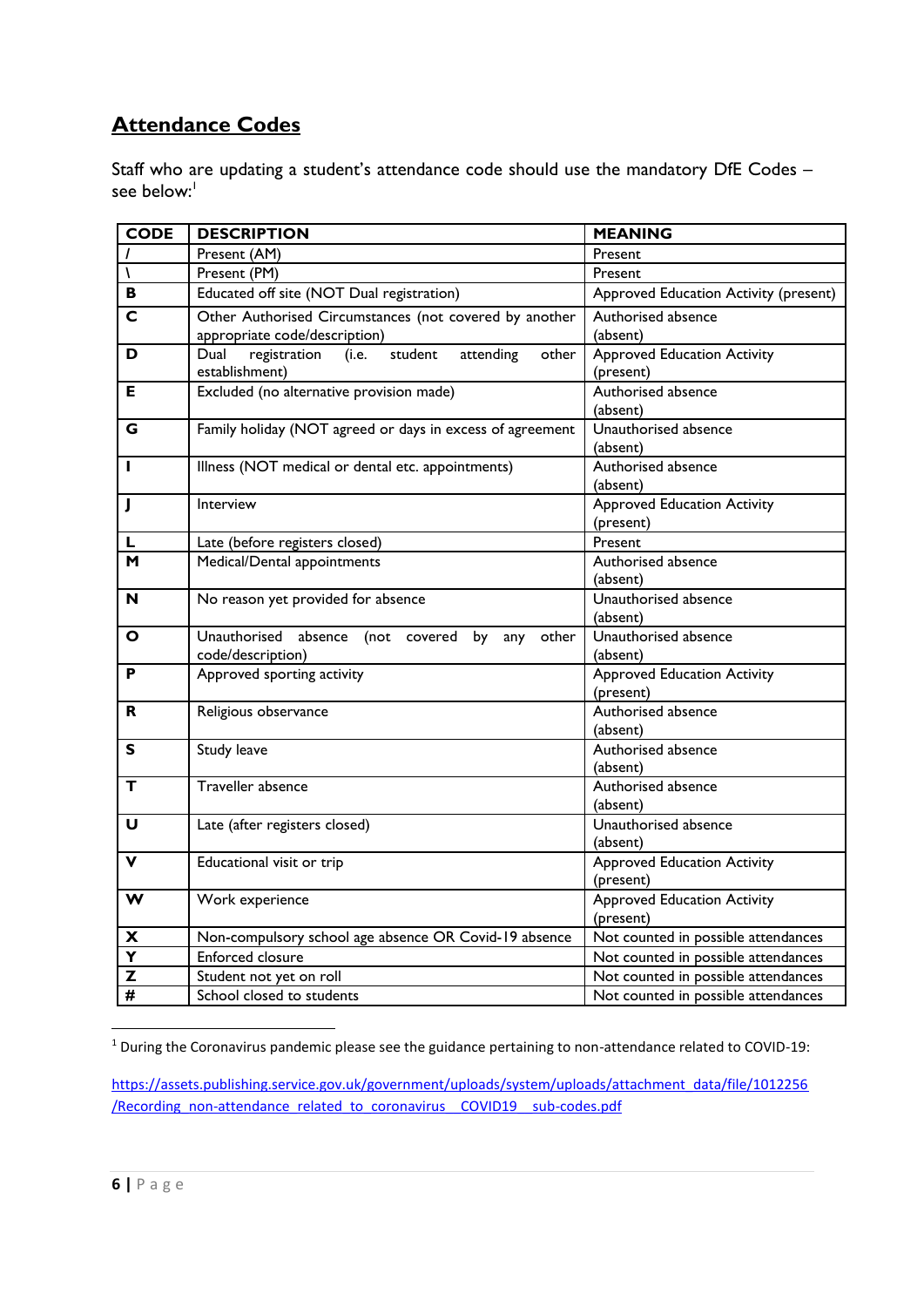## **Authorised/Unauthorised Absence**

- All absences must be explained by a parent/carer. The College will make a decision in line with the parameters outlined below as to whether it can be authorised or not.
- Absence from College may be authorised if it is for the following reasons:
	- $-$  sickness<sup>2</sup>
	- unavoidable medical/dental appointments
	- days of religious observance
	- exceptional family circumstances, such as bereavement
	- Interviews or off site educational provision (such as a sporting fixture or visit to another Educational provider.
- Absence from College will **not** be authorised for:
	- Family holidays or trips away
	- Caring for other members of the household or extended family.
	- minding the house
	- birthdays.

All medical/dental appointments should be made, whenever possible, outside of College hours.

## **Procedures for Following Up Absence/Lateness**

- If a student is absent for AM registration session (lesson 1) and lesson 2, unless a message explaining the absence has been received, the parent / carer will receive notification from the College.
- If a student is persistently late or absent, the College may write to the parents/carers to notify them of our concerns. (Concern Letter 1, Medical Concern letter 1).
- Further concerns over punctuality and attendance will trigger a second letter, inviting parents/carers and students into College to attend an Individual Attendance Action Plan meeting. (Concern Letter 2, Medical Concern Letter 2).
- Students who arrive late either to College or to a lesson may be required to make up the time after either after the lesson, (or after College that day, subject to parents' consent).
- Students persistently late to College or lessons may be placed on punctuality report.
- When a student is persistently late or absent without good reason, and the College interventions to effect improvement have been unsuccessful, the matter will be referred to the Inclusion, Attendance & Welfare Service (IAWS).
- A Student whose attendance falls below 90% without significant authorised reasons will also be referred to the Inclusion, Attendance & Welfare Service.
- Penalty notices will not be employed directly by the College.

<sup>&</sup>lt;sup>2</sup> This include temporary measures in place to manage the Coronavirus pandemic.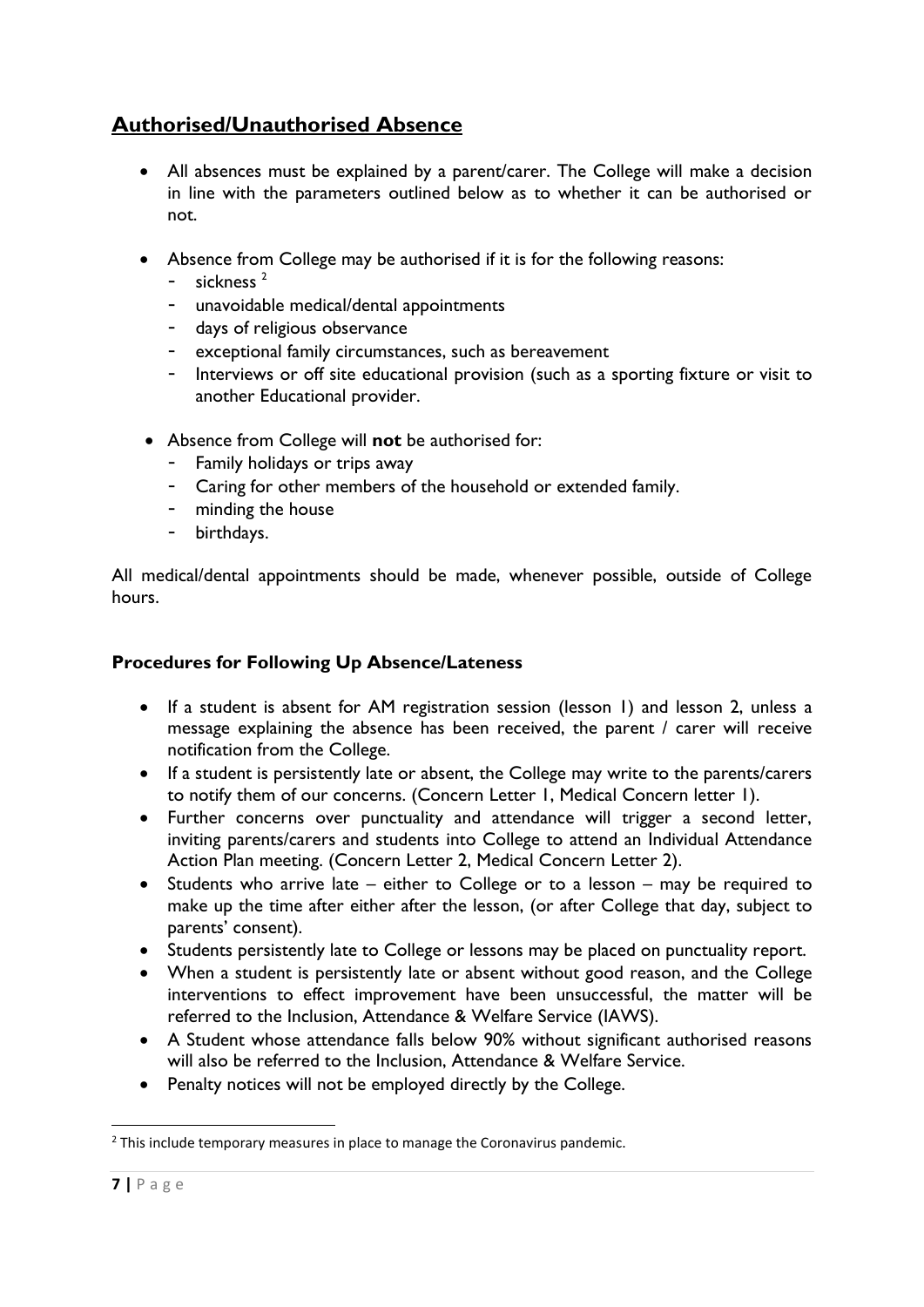## • **Children Missing from Education**

The statutory guidance 'Children Missing Education' (September 2016) sets out the key principles to enable local authorities in England to implement their legal duty under section 436A of the Education Act 1996 to make arrangements to identify, as far as it is possible to do so, children missing education (CME). The College plays a significant role in this for the following reasons:

- *1. All children, regardless of their circumstances, are entitled to an efficient, full time education which is suitable to their age, ability, aptitude and any special educational needs they may have;*
- *2. Children missing education are children of compulsory school age who are not registered pupils at a school and are not receiving suitable education otherwise than at a school. Children missing education are at significant risk of underachieving, being victims of harm, exploitation or radicalisation, and becoming NEET (not in education, employment or training) later in life;*
- *3. Effective information sharing between parents, schools and local authorities is critical to ensuring that all children of compulsory school age are safe and receiving suitable education.*

A student going missing from education is a potential indicator of abuse and/or neglect, particularly if it occurs on repeat occasions. Staff at Eggbuckland Community College should be alert to signs to look out for and the individual triggers to be aware of when considering the risks of potential safeguarding concerns, such as: travelling to conflict zones, FGM and forced marriage.

Staff should follow the College Child Protection and Safeguarding Policy and report any patterns of absence or concerns over absence on the CPOMS system, to help identify the risk of abuse and neglect, including sexual exploitation, and to help prevent the risks of their going missing in future.

## **Please see the Eggbuckland Community College's Child Protection and Safeguarding Policy for more information.**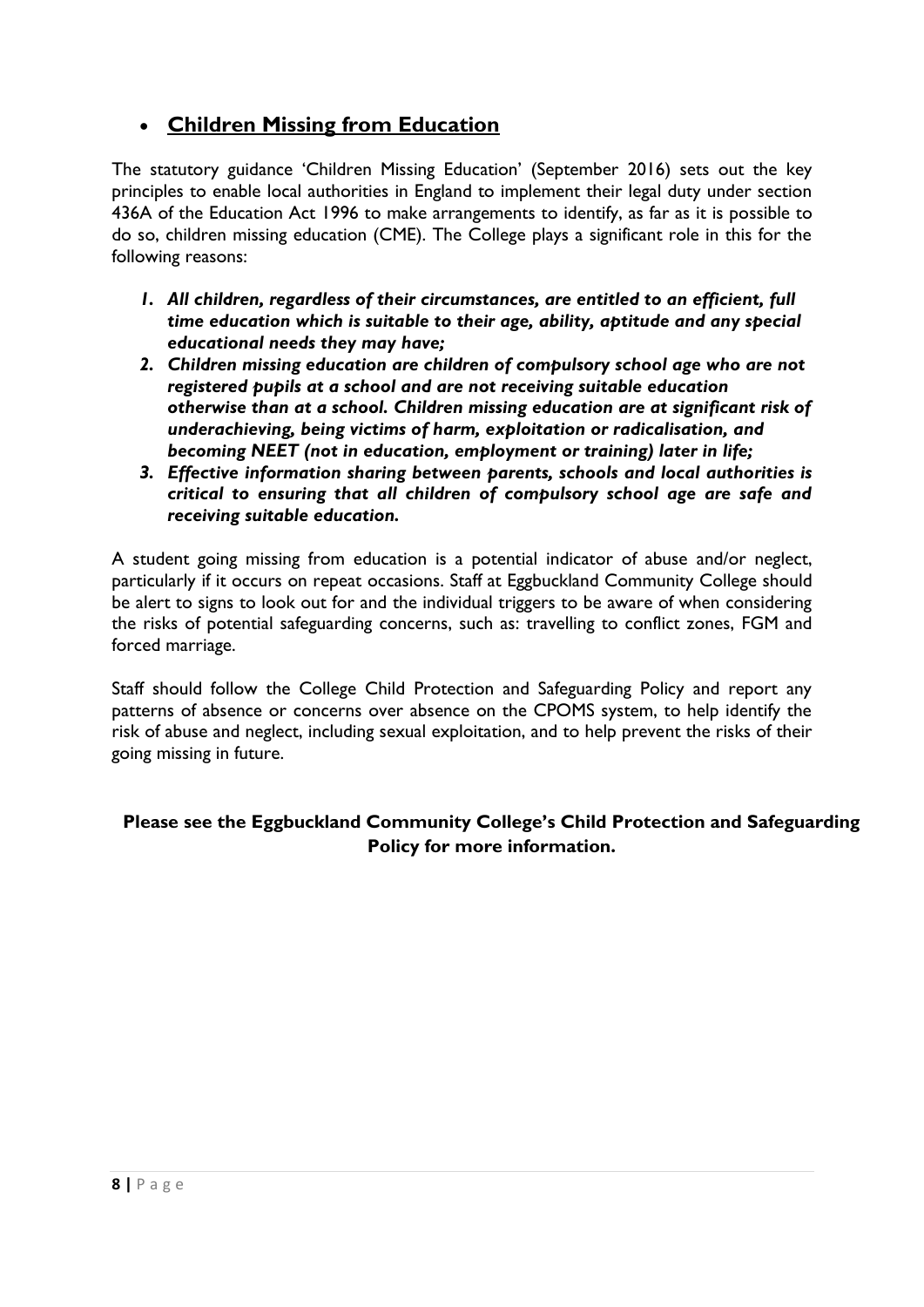## **Admission Register and Attendance Register**

By law Eggbuckland Community College is required to have both an Admission Register and Attendance Register. All students will be placed on both registers

If any student is to be removed from our Admission Register we will inform the LA of why and where they are going through our weekly admissions return. Reasons for this will include where they:

- have been taken out of College by their parents and are being educated outside the education system e.g. home education;
- have ceased to attend school and no longer live within reasonable distance of the school at which they are registered;
- have been Certified by a Medical Officer as unlikely to be in a fit state of health to attend school before ceasing to be of compulsory school age, and neither they nor their parent has indicated the intention to continue to attend the College after ceasing to be of compulsory school age;
- are in custody for a period of more than four months due to a Final Court Order and the proprietor does not reasonably believe they will be returning to the College at the end of that period; or,
- have been permanently excluded.

In addition to the Admission Register, the College will also inform the Local Authority of students who are not accessing a full Education via the Local Authority CME forms (Children Missing Education of at risk of Missing Education).

The Local Authority stipulate that a CME form must be completed if any of the following reasons apply. The student:

- has specific medical reasons
- has been subject to the exceptional provision panel
- leaves to Seek Asylum
- is a traveller
- has been permanently excluded
- is a mental health or CAMHS in-patient
- is receiving CAMHS services in the Community
- is pregnant or a young mother
- is leaving the country or area
- has attendance below 50%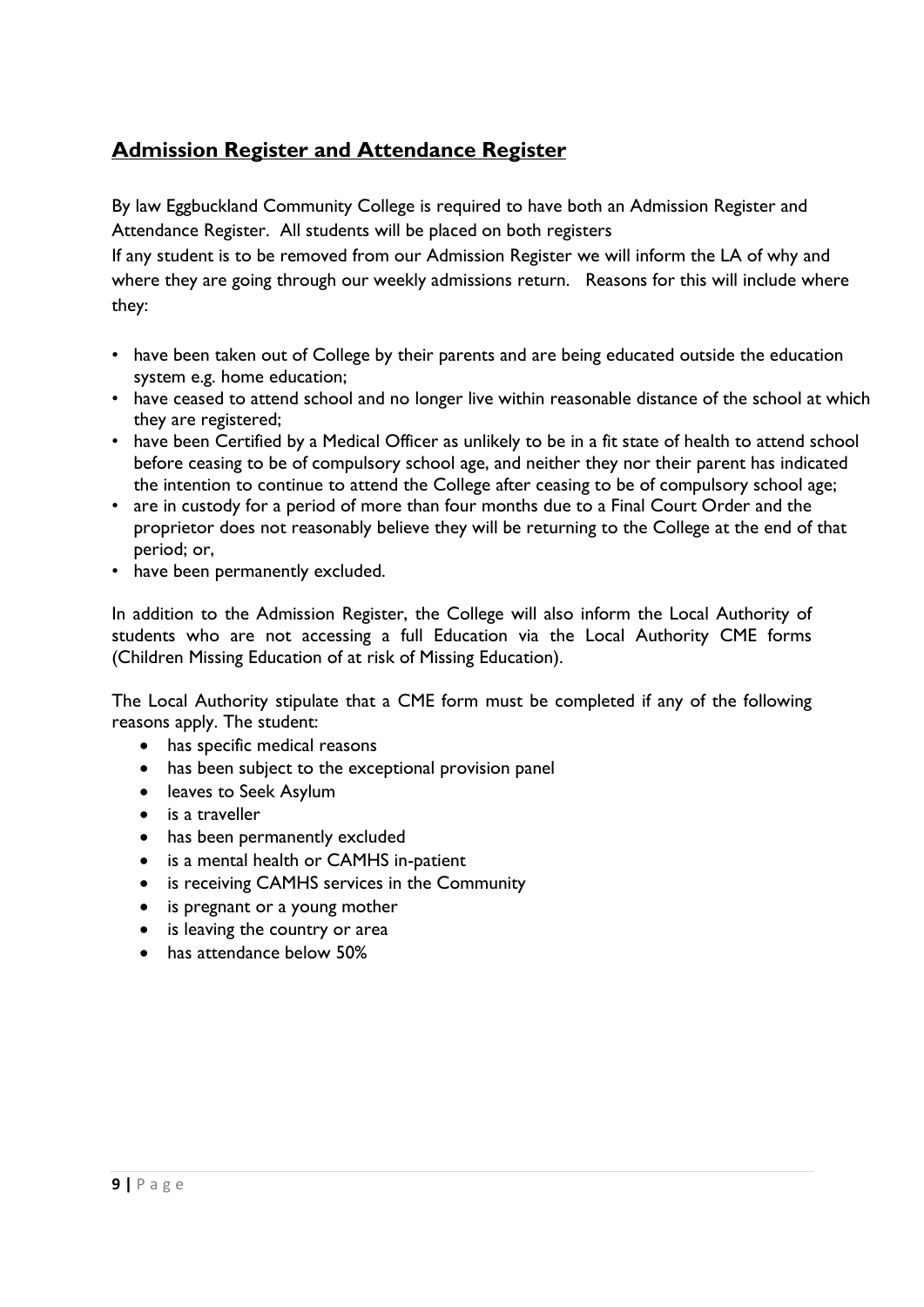## **College Strategies for Promoting Attendance/Punctuality**

- In the belief that all students are more likely to attend regularly if the curriculum meets their needs, the curriculum will be regularly reviewed.
- The curriculum will be monitored and developed to meet the needs of all students.
- Clear guidance regarding the College expectations for attendance and punctuality will be communicated through a range of methods (website, Parent Information booklet, InTouch, personalised letter).
- Attendance data will be collected and analysed to inform pastoral and curriculum practices, in line with the College reporting schedule.
- Parents/Carers, students and staff are to be regularly reminded of the types of absence which are recognised as authorised and as unauthorised this will be done through discussions with parents on an individual level as well as using more generic methods such as using the College website and social media.
- Pastoral Leaders will reward students whose attendance/punctuality is either excellent or much improved.
- Regular, structured meetings will be held between the College and the Education Welfare Service in order to identify and support those students whose attendance/punctuality is a source of concern.
- Attendance, its implications and actions to improve will be discussed as a standing item at the Pastoral Team meeting, which are held weekly.
- Parents/Carers will be kept regularly and fully informed of all concerns regarding attendance and punctuality.
- Students are to be constantly reminded of the importance and value of good attendance, which will form part of the 'Back to basics' start to every term.
- Students who have been absent for any extended period of time will be reintegrated back into College through structured and bespoke programmes.
- All issues which may cause a student to experience attendance difficulties are to be promptly investigated by the Tutor and Pastoral Leader.
- Every half term attendance data will be scrutinised using the Attendance Matters proforma to identify areas of concern or groups of students who require intervention.
- Visits to feeder primary schools will be made in order to ensure the fullest support for all students during secondary transfer and in order to help identify any students who may need special help.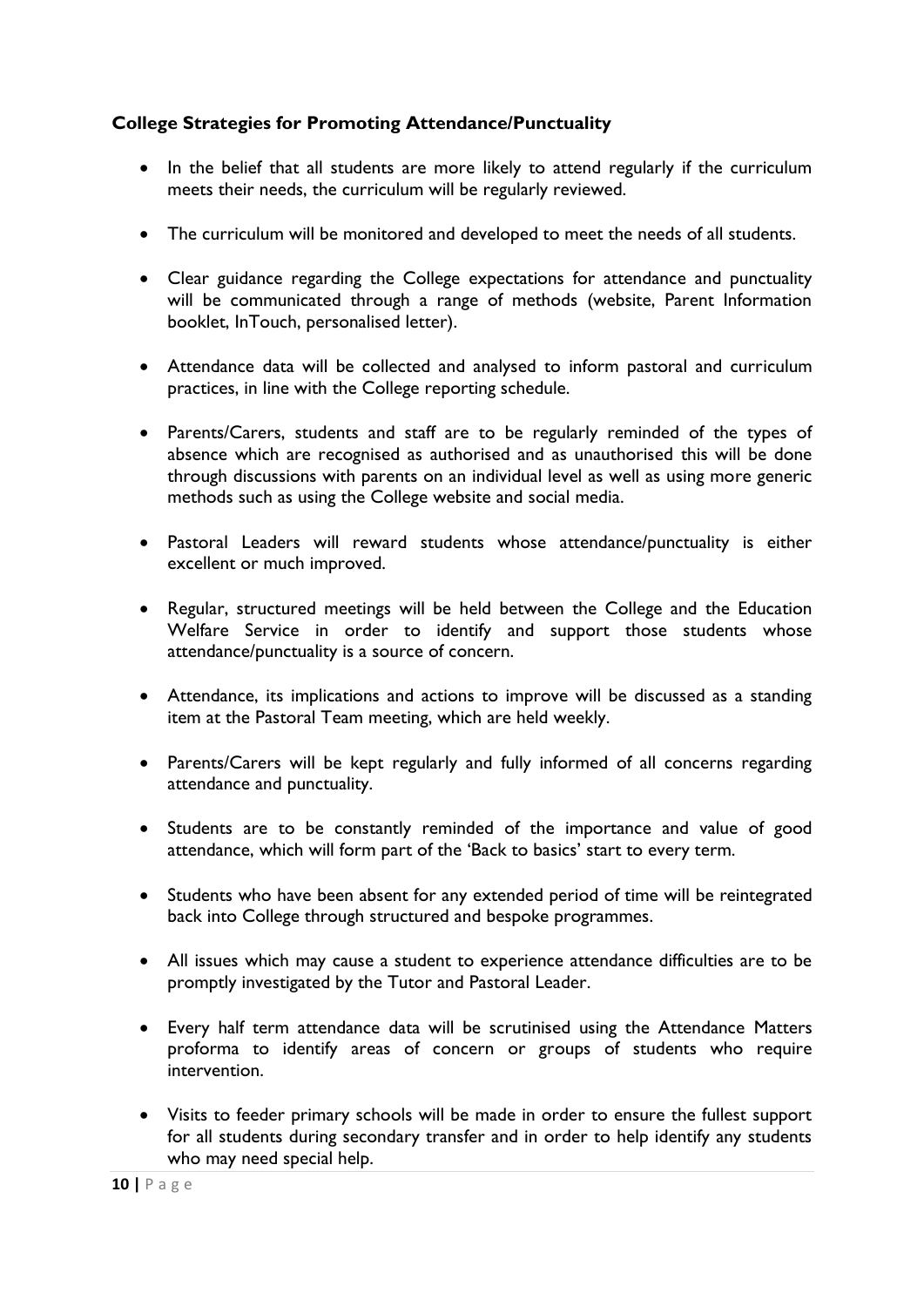• Attendance will be discussed at the Single Central Inclusion Meeting held for students with either have a Special Education Need or Disability or who are Looked after Children. Reasonable modifications timetable can be to a student's timetable for short periods of time, if there is agreement with outside agencies that it is in the best interest of the student to do so.

## **Please see the Eggbuckland Community College's Special Education Needs and Disabilities (SEND) Policy and the College Attendance Matters- A proactive approach to improving and monitoring attendance document for more information.**

## **College sanctions for non-attendance and punctuality**

*The College will not apply sanctions pertaining to overall attendance to school, however all cases of concern will be offered pastoral support and referred to the Inclusion, Attendance & Welfare Service. Any action relating to overall attendance to school will be pursued by the IAWS and is not applied by ECC.* 

Sanctions<sup>3</sup> are to be applied on a case by case basis, considering the specific contextual background and needs of the student. Any sanctions applied will be done so in a fair and supportive manner to deter poor punctuality and attendance habits.

Sanctions will not be applied if:

- A student is late to school and there is a known reason for this. Known reasons include:
	- Lateness for a medical/dental appointment where we have been advised by a parent/carer.
	- Lateness for a pre-agreed interview, religious observance or sporting event.
	- A student has a confirmed absence for illness.
	- Occasional lateness resulting from unforeseen circumstances, and where we have been notified by the caregiver or school transport.
- A student is absent from college for any other *authorised<sup>4</sup>* reason.

<sup>4</sup> Authorised absences, as directed by the IAWS:

[https://www.plymouth.gov.uk/schoolseducationchildcareskillsandemployability/attendancebehaviourandwelf](https://www.plymouth.gov.uk/schoolseducationchildcareskillsandemployability/attendancebehaviourandwelfare/schoolattendanceandabsence) [are/schoolattendanceandabsence](https://www.plymouth.gov.uk/schoolseducationchildcareskillsandemployability/attendancebehaviourandwelfare/schoolattendanceandabsence)

<sup>&</sup>lt;sup>3</sup> Sanctions include internally isolating a student, restricting break/lunch social time or setting and after school detention.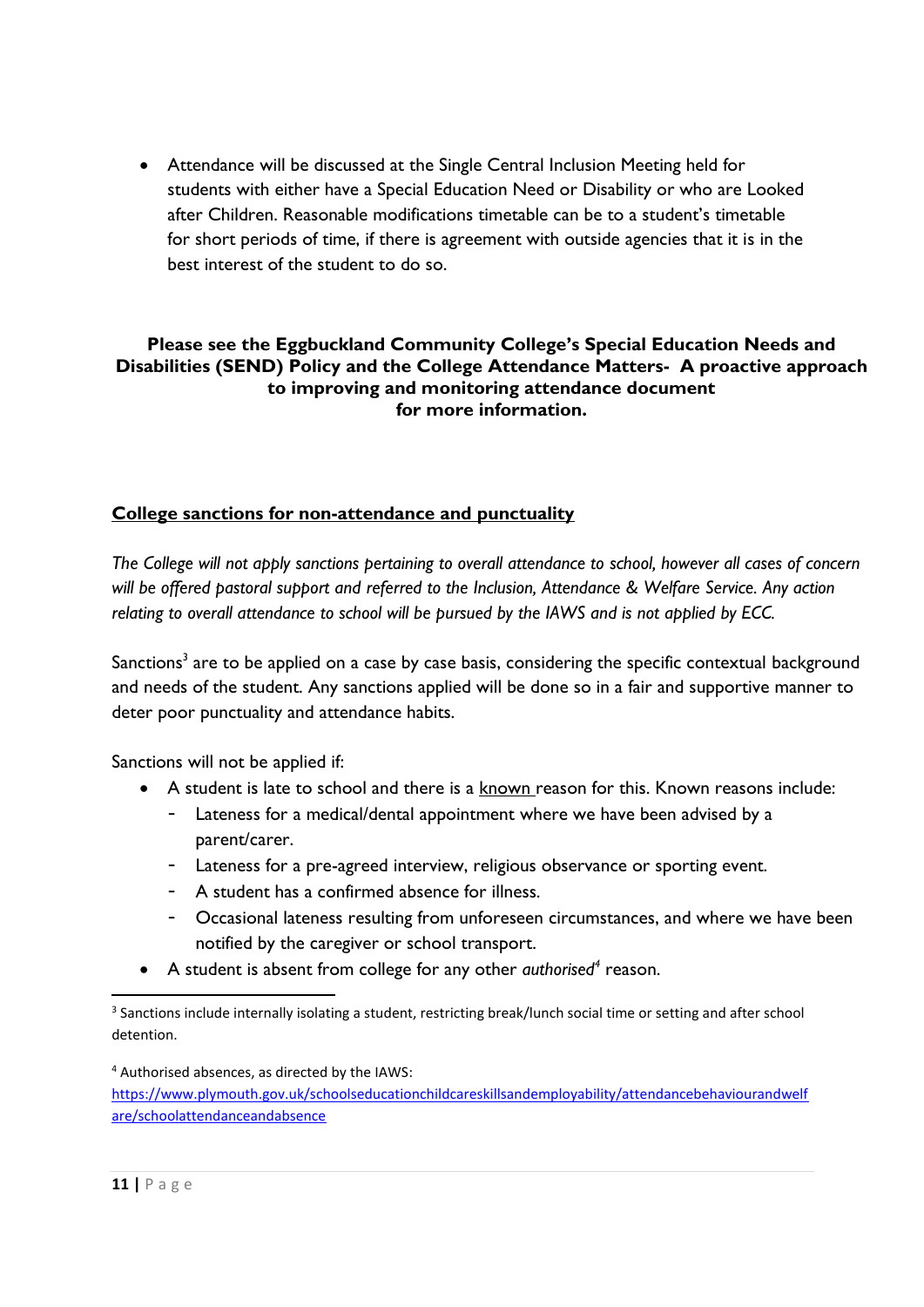Sanctions will be applied when:

- It can be proved that a student was internally/externally truanting from lessons.
- A student is persistently late to lessons with no known reason.
- A student is persistently late to Lesson 1 (AM registration) with no known reason.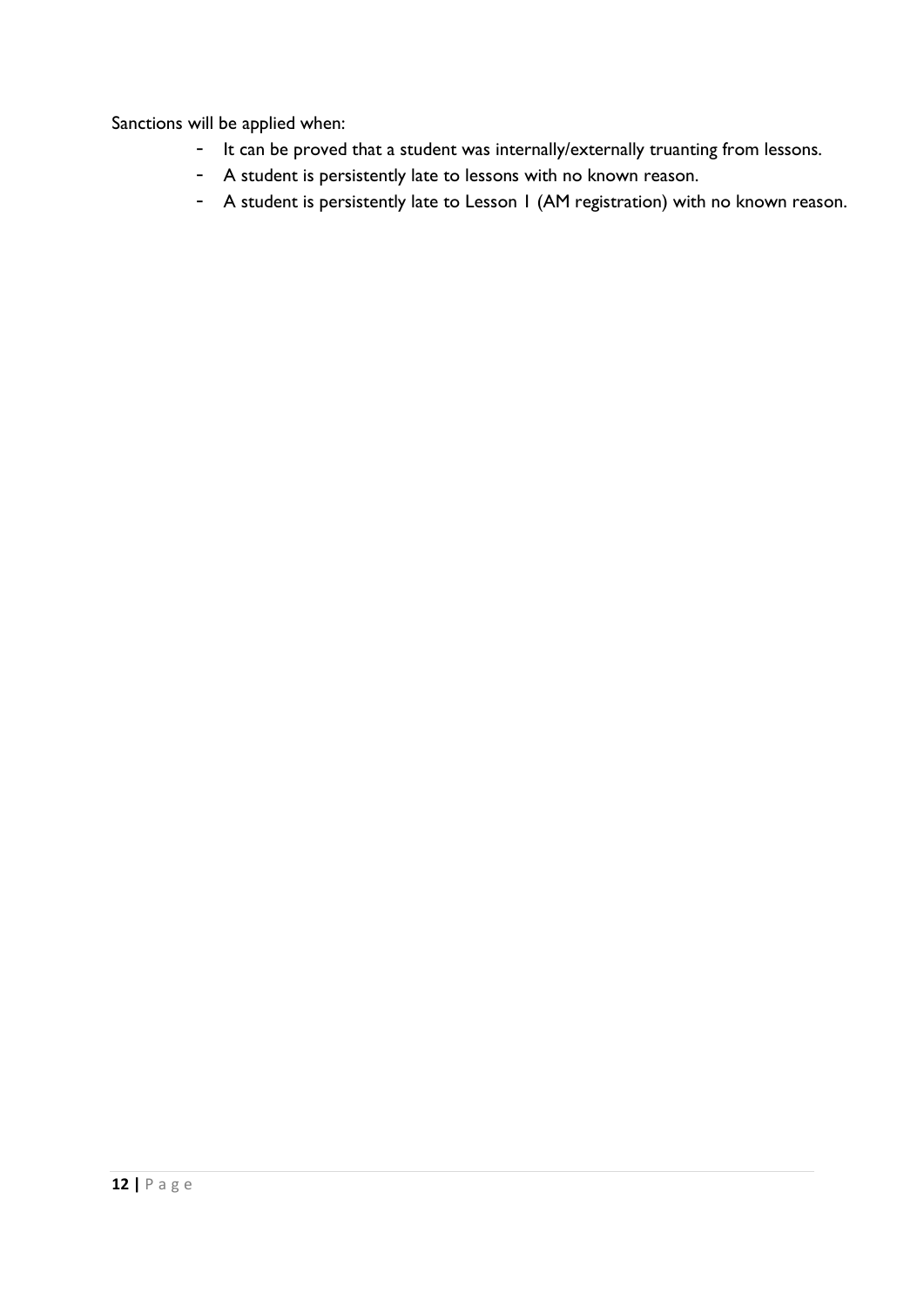## **ROLES AND RESPONSIBILITIES**

## **Principal**

- Overall responsibility for the Attendance and Children Missing from Education Policy.
- Ensure policy is implemented, monitored and reviewed.
- Ensure that attendance is an integral part of long term Academy action planning.
- To receive regular reports analysing attendance patterns and trends.
- Liaise with the LA at a strategic level on issues relating to Behaviour and Attendance.
- Act as a signatory for legal proceedings.
- To scrutinise and make final decisions regarding holiday requests.
- To promote, celebrate and reward good attendance and punctuality.

## **Assistant Principal: Inclusion**

- To implement fully the Academy's agreed Attendance and Children Missing from Education policy.
- To monitor the implementation of the Attendance and Children Missing from Education Policy and evaluate its impact.
- To provide leadership and direction to the Attendance Team.
- To promote, celebrate and reward good attendance and punctuality.

## **Attendance & Student Movement Lead**

- To implement fully the Academy's agreed Attendance and Children Missing from Education policy.
- Responsible for policy development and review.
- Responsible for ensuring that attendance systems operate effectively and provide accurate, timely data.
- Responsible for supporting the Attendance Officer over attendance monitoring, intervention and strategies.
- Advise the Principal and Trustees regarding target-setting for improving attendance.
- Responsible for monitoring the quality of registers and ensuring that agreed guidelines and procedures are followed.
- Responsible for supporting families experiencing difficulties with their children on a range of issues including attendance.
- Responsible for applying policies to support the reintegration of non-attenders, previously PEXed students, In-Year Transfer students and those on CIP packages.
- Ensuring that accurate data is correctly transmitted to external agencies, including the LA (EWO) and DfE.
- To provide leadership and advice to Pastoral Teams.
- To ensure the Trustees, teaching staff, parents and pupils are fully informed of attendance patterns and trends.
- To promote, celebrate and reward good attendance and punctuality.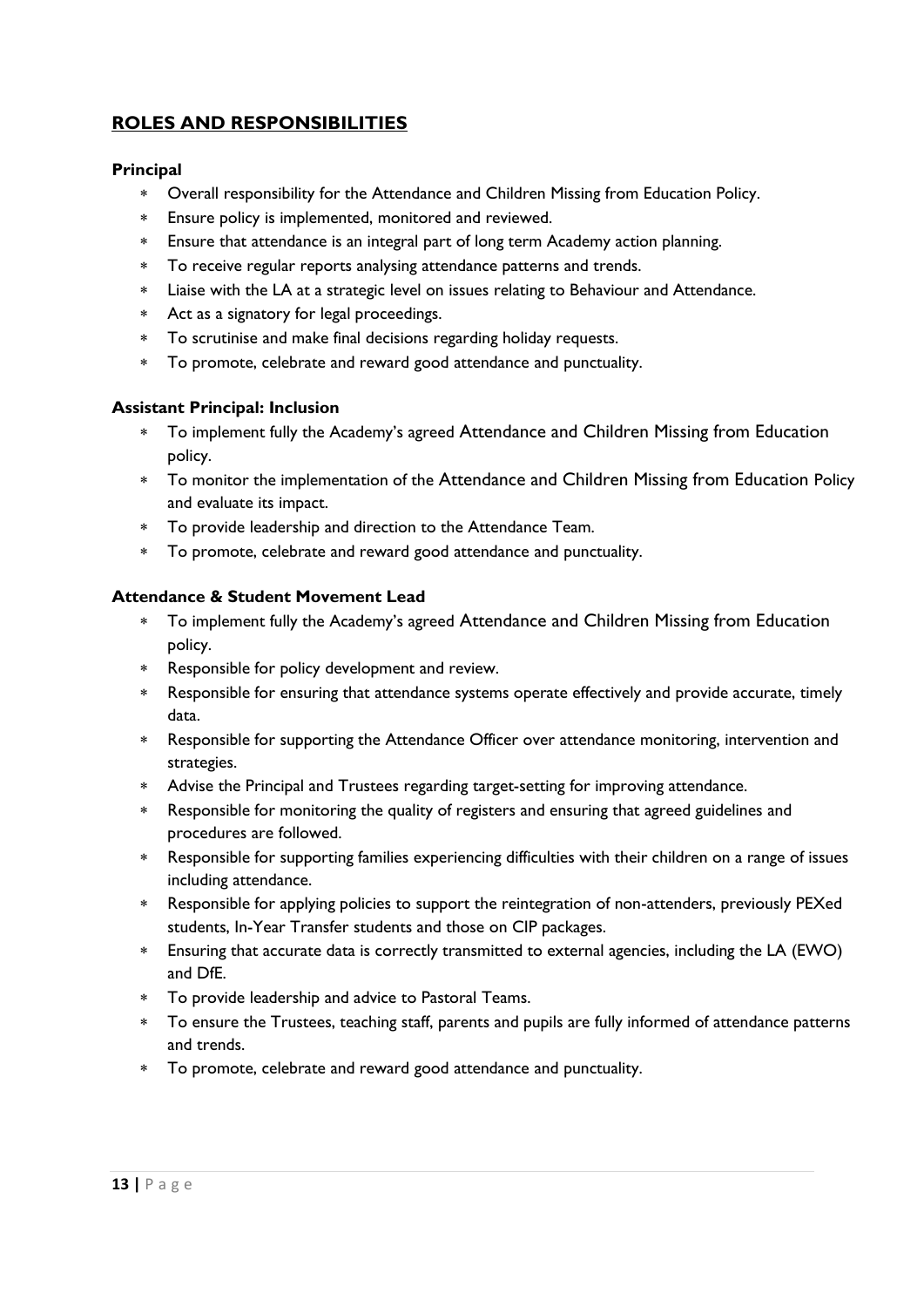## **Attendance Officer**

- To implement fully the Academy's agreed Attendance and Children Missing from Education policy.
- To monitor lateness to College at the start of each session in regard to those students arriving late.
- Be a point of contact for parents and pupils relating to attendance, absence and punctuality.
- Responsible for managing attendance issues and supporting the work of the tutors.
- Responsible for reporting levels of attendance to the Attendance Lead in a regular and timely manner.
- Liaise with external agencies on issues relevant to promoting good attendance e.g. EWO, local police.
- Ensure the completion of all procedures relating to absence and lates.
- Provide Pastoral Leaders with required data/information.
- Coordinate Individual Attendance Plan meetings.
- To promote, celebrate and reward good attendance and punctuality.

## **Pastoral Leaders**

- To implement fully the Academy's agreed Attendance and Children Missing from Education policy.
- Responsible for supporting families experiencing difficulties with their children on a range of issues including attendance.
- Responsible for applying policies to support the reintegration of non-attenders, previously PEXed students, In-Year Transfer students and those on CIP packages.
- Ensure that the tutor team has access to appropriate data on lesson attendance and punctuality.
- Responsible for holding the year team to account for the accuracy and timeliness of lesson attendance data monitoring and intervention.
- Leading on the development of team practices to effectively challenge and re-engage students returning from absences of varying lengths.
- Leading and acting on Individual Attendance Plan meetings.
- Apply sanctions consistently, and in line with College policy, for persistent punctuality infringements.
- To promote, celebrate and reward good attendance and punctuality.

#### **Tutors**

- To implement fully the Academy's agreed Attendance and Children Missing from Education policy.
- Responsible for maintaining accurate registers and for implementing attendance routines.
- To act as a point of contact over issues of attendance and punctuality.
- To use data to monitor the attendance of individuals and whole tutor group and to respond to issues and patterns.
- To set individual improvement targets and monitor progress towards them.
- To work closely with families to challenge and support their child's attendance.
- To work closely with the Heads of Year and Pastoral Team (Attendance Lead, Attendance Officer, Inclusion Lead) by referring issues at the appropriate time and in the appropriate way.
- Apply sanctions consistently, and in line with College policy, for persistent punctuality infringements.
- To promote, celebrate and reward good attendance and punctuality.